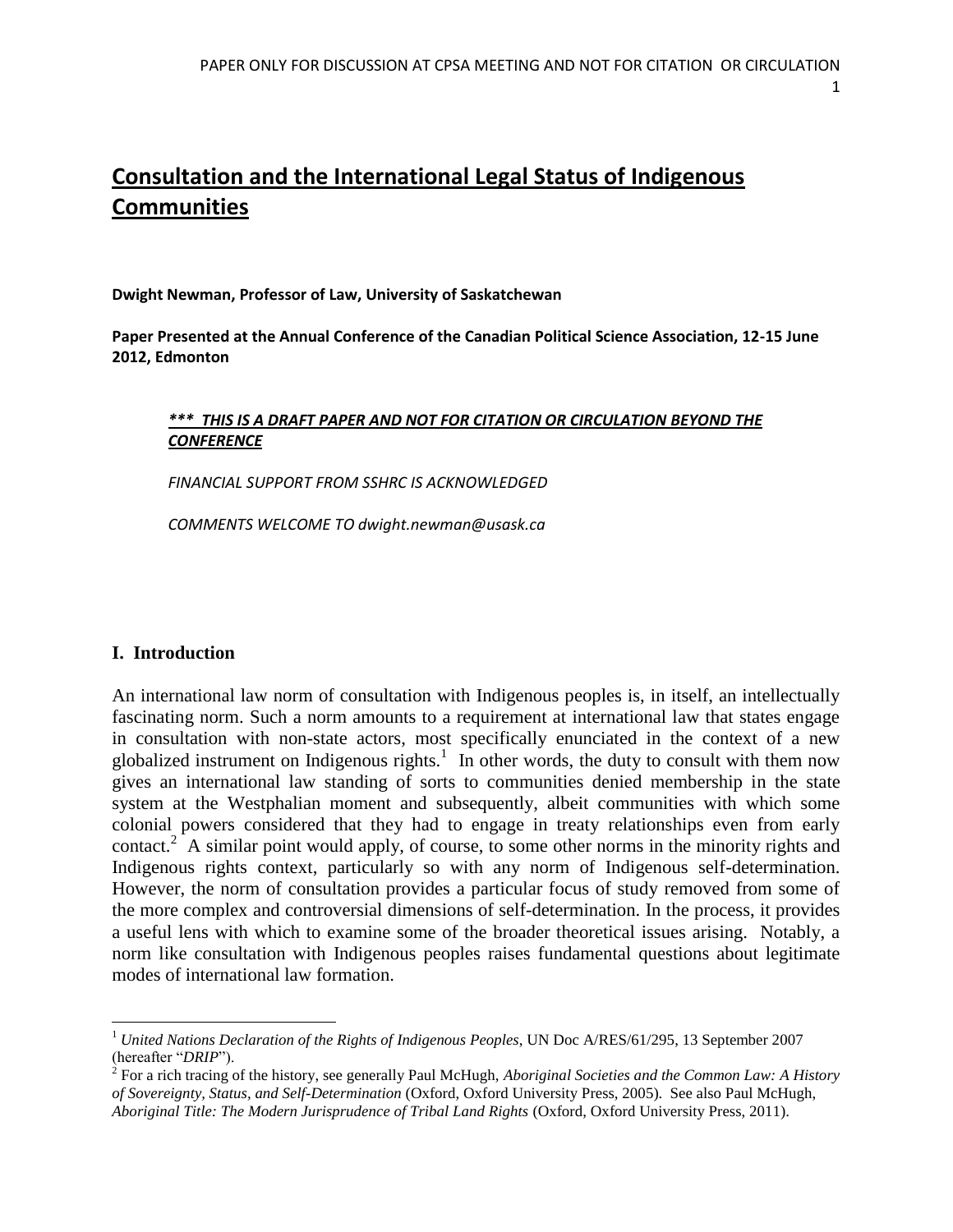As with the traditional formation of customary international law more generally, one might frame a case for norms of consultation with Indigenous peoples in terms of state practice and *opinio juris*, and some have done so in at least partial ways.<sup>3</sup> Such an account would naturally take account of some soft law material as well, especially legal developments related to World Bank processes that have engaged at length with questions about norms of consultation. That account would naturally involve amassing significant quantities of legal material and is appropriately pursued further elsewhere.<sup>4</sup> This paper focuses, rather, on what has arguably become the most significant post-*DRIP* comment on consultation, that issued by Special Rapporteur James Anaya in his second report to the United Nations Human Rights Council as Special Rapporteur on the Situation of Human Rights and Fundamental Freedoms of Indigenous People.<sup>5</sup> As Part II of the paper will show in the context of a larger description of the report, the Special Rapporteur's Report actually tends to eschew reference to the traditional customary international law arguments. Part III will consider the claim that the Report manifests a significant fracturing around the legitimate formation of customary international law, with the possibility of something other than state practice and *opinio* juris more appropriately grounding customary international law formation in some contexts. Part IV argues that the norm formation in this instance paradoxically reflects both an interesting transformation in the role of non-state actors in law formation within the global legal order and reinforcement of more traditional statecentred law formation.

#### **II. The Post-Declaration Duty to Consult and the Special Rapporteur's Analysis**

International law developments related to the rights of Indigenous peoples have taken on a new force in recent decades as Indigenous communities have formed new international networks for purposes of furthering their rights advocacy and participated in transnational ways in norm formation exercises. At the same time, as these networks' efforts have gained momentum, particular communities, especially in the African and Asian contexts where definition of Indigeneity has been more complex, have sought recognition of an identity as Indigenous peoples in order to become part of this broader transnational movement.<sup>6</sup> This movement's efforts have culminated most recently in the *DRIP*, following on long negotiations between states and Indigenous communities, thus involving from the outset non-state actors in the norm

l 3 See eg James Anaya, *Indigenous Peoples in International Law,* 2nd edn (New York, Oxford University Press, 2004); Stefan Matiation & Josée Boudreau, 'Making a Difference: The Canadian Duty to Consult and Emerging International Norms Respecting Consultation with Indigenous Peoples', in Oonagh E Fitzgerald, *The Globalized Rule of Law: Relationships Between International and Domestic Law* (Toronto, Irwin Law, 2006) 397.

<sup>&</sup>lt;sup>4</sup> I am engaged in this process within my SSHRC grant on "International Law Norms of Consultation with Indigenous Peoples: Doctrinal, Methological, and Theoretical Considerations" and am preparing a separate paper with extensive evidentiary material of this sort that I should complete later this summer.

<sup>5</sup> UNHCHR, *Report of the Special Rapporteur on the Situation of Human Rights and Fundamental Freedoms of Indigenous People*, (15 July 2009) UN Doc A/HRC/12/34 (hereafter '*Special Rapporteur 2009 Report*'). The Special Rapporteur has been subsequently renamed (with the name now referring to Indigenous *Peoples*), but this paper will use the name in place at the time of the report under discussion.

 $6$  For some examples, see W Kymlicka, 'Beyond the Indigenous/Minority Dilemma?', in S Allen & A Xanthaki (eds) *Reflections on the UN Declaration on the Rights of Indigenous Peoples* (Oxford, Hart Publishing, 2011) 183, 205-206. See also Dorothy L. Hodgson, *Being Maasai, Becoming Indigenous: Postcolonial Politics in a Neoliberal World* (Bloomington: Indiana University Press, 2011).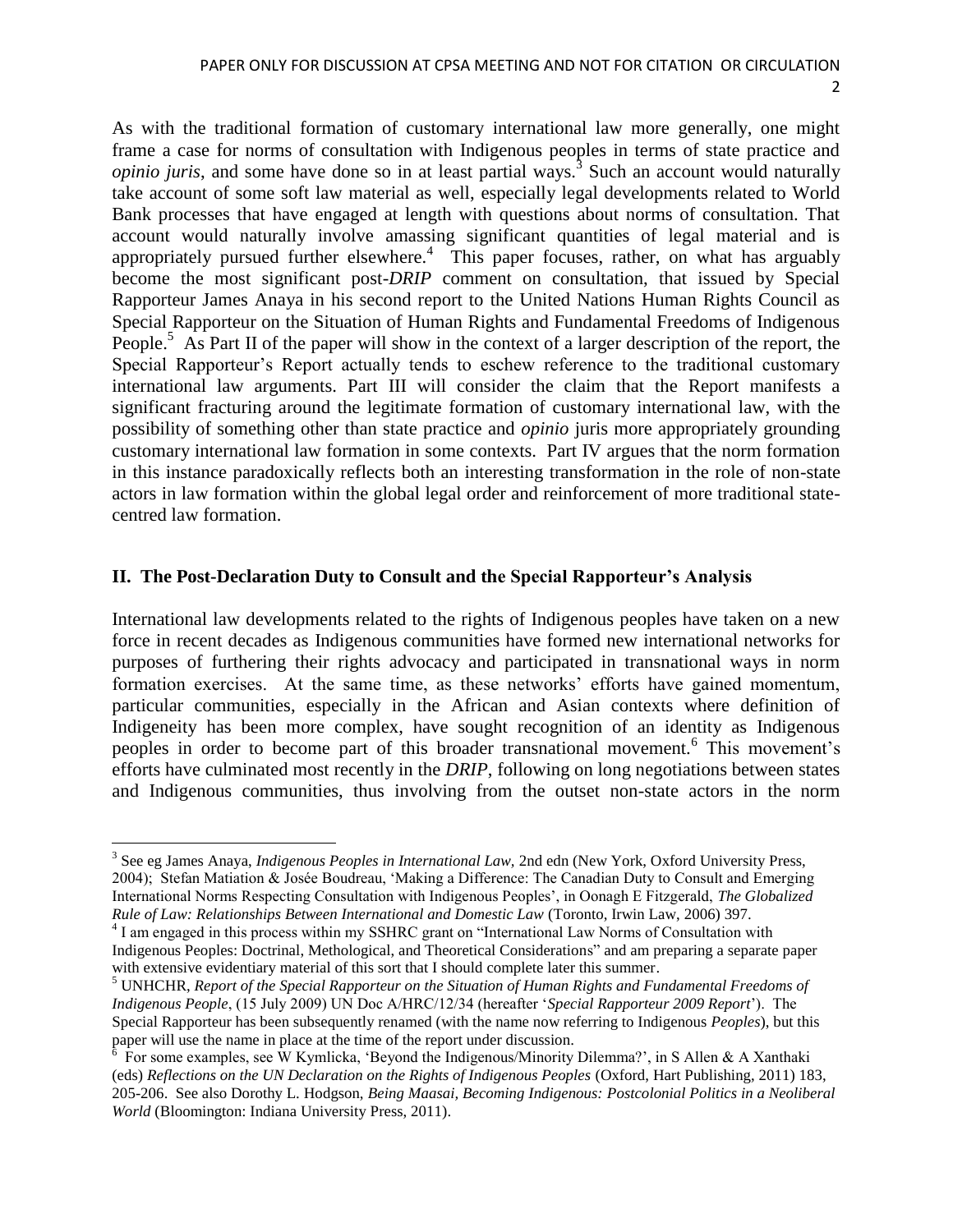formation process.<sup>7</sup> As a matter of strictly doctrinal international law, different parts of the Declaration will differ in whether they do or do not reflect international law, some potentially embodying pre-existing customary international law, others crystallizing it, and yet others reflecting merely aspirational norms.<sup>8</sup> This is so, even though various advocates, sometimes even scholarly advocates, make claims premised implicitly or explicitly on the entire Declaration being a definitive statement of international law, without always seeking to justify such claims.<sup>9</sup> Nonetheless, even on these strictly traditional theories of customary international law, the Declaration is an immensely significant instrument that fundamentally transforms the analysis of particular norms of international law related to Indigenous peoples. In this sense, if we are concerned with the present state of international law on Indigenous rights, it is proper to focus on this law specifically within the post-*DRIP* context.

On the matter of the norm of consultation with Indigenous peoples, the Declaration has a particular clarifying force. Many activists and some scholars have attempted to assert the existence of a broadly applicable international legal norm of free, prior, and informed consent (FPIC) required from Indigenous communities on a wide variety of matters of governmental action and policy before the relevant government actions are permissible.<sup>10</sup> There are of course instances of this norm's application in specific contexts. But the claim that a widely applicable norm of this sort has clear international law status has often depended on a distortion of particular materials, including claims that the World Bank has already acceded to such a legal norm.<sup>11</sup> In fact, the World Bank has taken the more moderate position that a norm of free, prior, and informed *consultation*—for which it also confusingly uses the acronym "FPIC"—is the actual legal standard applicable in many of the contexts at issue,<sup>12</sup> although it has referred to achieving consent as an aim of such consultation and indeed reflective of good policy.<sup>13</sup> In order to avoid confusion in this paper, "FPIC" will be used only to refer to free, prior and informed *consent*.

Special Rapporteur James Anaya has treated duties of consultation with Indigenous communities as a particularly important obligation owed to Indigenous communities. Indeed, consultation features as the "core issue" in his second report to the United Nations Human Rights Council as Special Rapporteur,<sup>14</sup> with this report being his first on a specific substantive issue after his first

 7 For a set of excellent comments on the *Declaration*, see Allen & Xanthaki (eds) (n 6).

<sup>&</sup>lt;sup>8</sup> For some discussion, see E Voyiakis, 'Voting in the General Assembly as Evidence of Customary International Law?', in Allen & Xanthaki (eds) (n 6) 209.

<sup>&</sup>lt;sup>9</sup> See eg Union of BC Indian Chiefs, 'Implementation of UN Declaration on the Rights of Indigenous Peoples' 18 May 2011 [<http://www.ubcic.bc.ca/News\\_Releases/UBCICNews05181101.html>](http://www.ubcic.bc.ca/News_Releases/UBCICNews05181101.html) accessed 12 May 2012; Australian Human Rights Commission, 'United We Stand – Support for United Nations Indigenous Rights Declaration a Watershed Moment for Australia' 3 April 2009

[<sup>&</sup>lt;http://www.hreoc.gov.au/about/media/media\\_releases/2009/21\\_09.html>](http://www.hreoc.gov.au/about/media/media_releases/2009/21_09.html) accessed 12 May 2012; Siegfried Wiessner, 'Indigenous Sovereignty: A Reassessment in Light of the UN Declaration on the Rights of Indigenous People' (2008) 41 Vanderbilt Journal of Transnational Law 1141.

<sup>&</sup>lt;sup>10</sup> See eg J Gilbert & C Doyle, 'A New Dawn Over the Land: Shedding Light on Collective Ownership and Consent' in Allen & Xanthaki (eds) (n 6) 289.

<sup>&</sup>lt;sup>11</sup> See eg World Resources Institute, 'Empowering Communities Through Free, Prior, and Informed Consent', 2005, <<u>http://www.wri.org/publication/content/8082</u>> accessed 12 May 2012.<br><sup>12</sup> World Bank, *Legal Note on Indigenous Peoples* (2005).

 $13$  Ibid.

<sup>14</sup> See *Special Rapporteur 2009 Report* (n 5).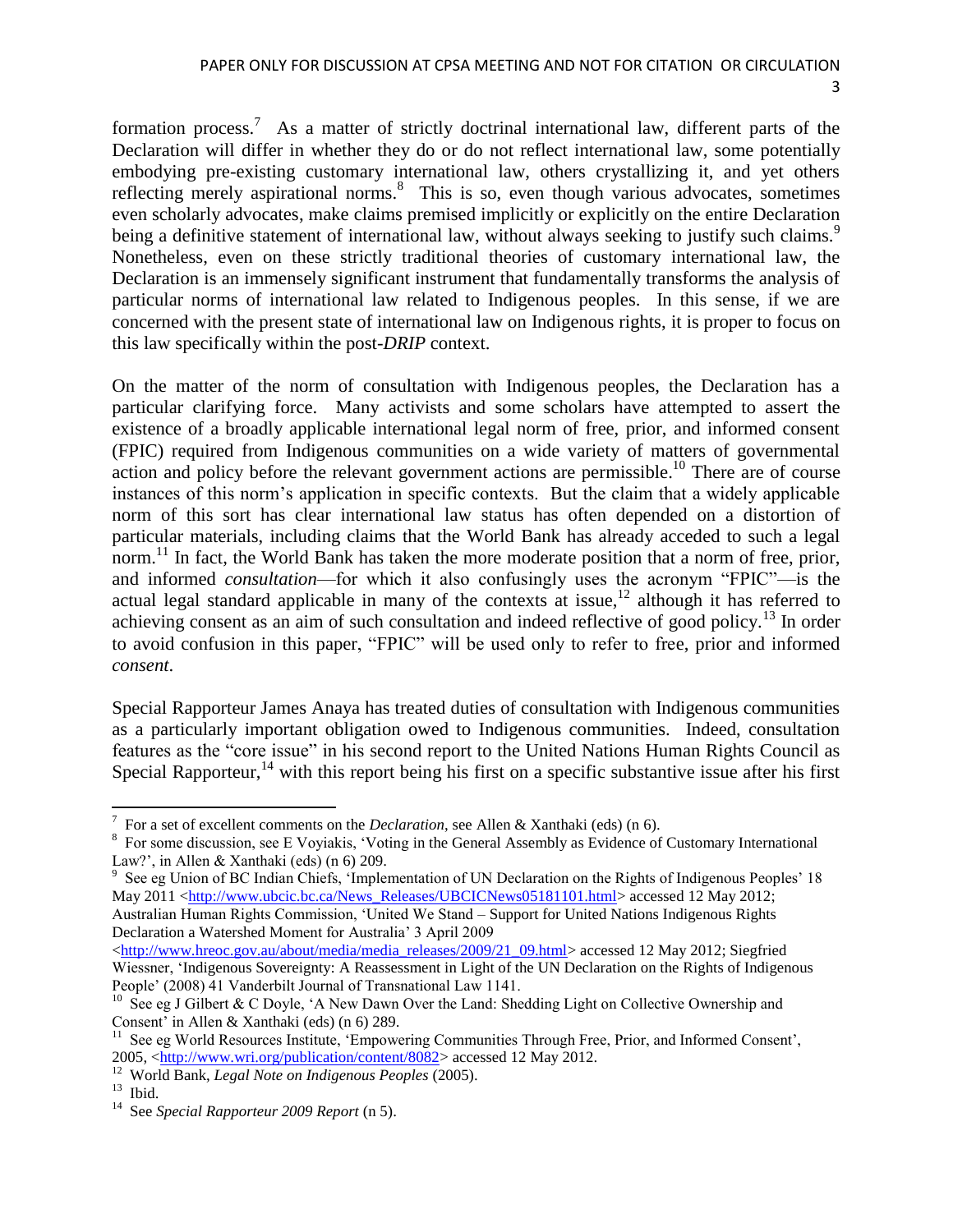report focused on analyzing more generally the legal significance of the new *DRIP*. 15 This second Report takes up the potentially more straightforward terminology of a "duty to consult" and seeks to define the duty contextually and in the general light of the Declaration, of International Labour Organisation (ILO) Convention No. 169,<sup>16</sup> of human rights norms from which the Special Rapporteur suggests the duty can be derived, of observations particularly by the Committee on the Elimination of Racial Discrimination  $(CERD)$ ,<sup>17</sup> and of the Special Rapporteur's own "purposive interpretation" of the duty.<sup>18</sup>

Interestingly, although in his own leading scholarly work on international law and Indigenous peoples, Anaya has advocated a broader application of FPIC,<sup>19</sup> his new analysis as Special Rapporteur now opts for the more limited conception of consultation envisioned by one side within the ongoing scholarly debate on the issue and thus somewhat moves back from his own past position. There is, however, no doubting that the Special Rapporteur intends the view in the second Report as reasonably authoritative. The Special Rapporteur's third and fourth annual Reports also refer to the duty to consult (as have some of the Special Rapporteur's country reports<sup>20</sup>) but cite their legal claims on the duty back to the second Report.<sup>21</sup>

*DRIP* itself, it bears noting, contains requirements of consultation in different contexts and to different standards. First, in terms of the scope of consultation requirements, it requires consultation both in the context of permitting specific operations on established lands or traditional territories of Indigenous peoples<sup>22</sup> and in the context of legislative or administrative measures that affect the interests of Indigenous peoples.<sup>23</sup> It is the second of these aspects that the Special Rapporteur considers requires particular interpretation, offering the "purposive interpretation" that a duty to consult applies "whenever a state decision may affect indigenous peoples in ways not felt by others in society".<sup>24</sup> The Special Rapporteur's interpretation on this point probably itself needs to be read purposively, for if read literally, difficulties would arise where a state decision affected both Indigenous communities and other non-Indigenous minority communities with some shared characteristic such as a close connection to lands. The Special Rapporteur's purposive interpretation carefully seeks to avoid overextending the duty. In the process, as literally framed, there is a danger of its underextending the duty. It will be relatively

[<http://www2.ohchr.org/english/issues/indigenous/rapporteur/countryreports.htm>](http://www2.ohchr.org/english/issues/indigenous/rapporteur/countryreports.htm)

<sup>&</sup>lt;sup>15</sup> See UNCHR *Report of the Special Rapporteur on the Situation of Human Rights and Fundamental Freedoms of Indigenous People,* (11 August 2008) UN Doc. A/HRC/9/9 (hereafter '*Special Rapporteur 2008 Report'*).

<sup>&</sup>lt;sup>16</sup> See ILO Convention 169: Indigenous and Tribal Peoples Convention (27 June 1989).

<sup>&</sup>lt;sup>17</sup> See *Special Rapporteur 2009 Report* (n 10) [40] (listing a number of such observations). The CERD is a body of experts monitoring implementation by states of the *International Convention on the Elimination of All Forms of Racial Discrimination*, UN Doc. A/6014 (1966), 660 UNTS 195 (entered into force 4 January 1969).

<sup>18</sup> See *Special Rapporteur 2009 Report* (n 5) [43].

<sup>19</sup> See Anaya, *Indigenous Peoples in International Law* (n 3).

 $^{20}$  There would be many examples of this point. See generally:

<sup>21</sup> See: UNHCHR, *Report of the Special Rapporteur on the Situation of Human Rights and Fundamental Freedoms of Indigenous People* (19 July 2010), UN Doc. A/HRC/15/37 [60]-[67] (citing repeatedly to the second Report) [hereafter "*Special Rapporteur 2010 Report"*]; UNHCHR, *Report of the Special Rapporteur on the Situation of Human Rights and Fundamental Freedoms of Indigenous Peoples* (11 July 2011), UN Doc. A/HRC/18/35 (not adopting new legal principles on duty to consult).

<sup>22</sup> *DRIP* (n 1), arts 10, 28, 29, 30, 32.

<sup>23</sup> See *ibid* art 19. .

<sup>24</sup> *Special Rapporteur 2009 Report* (n 5) [93].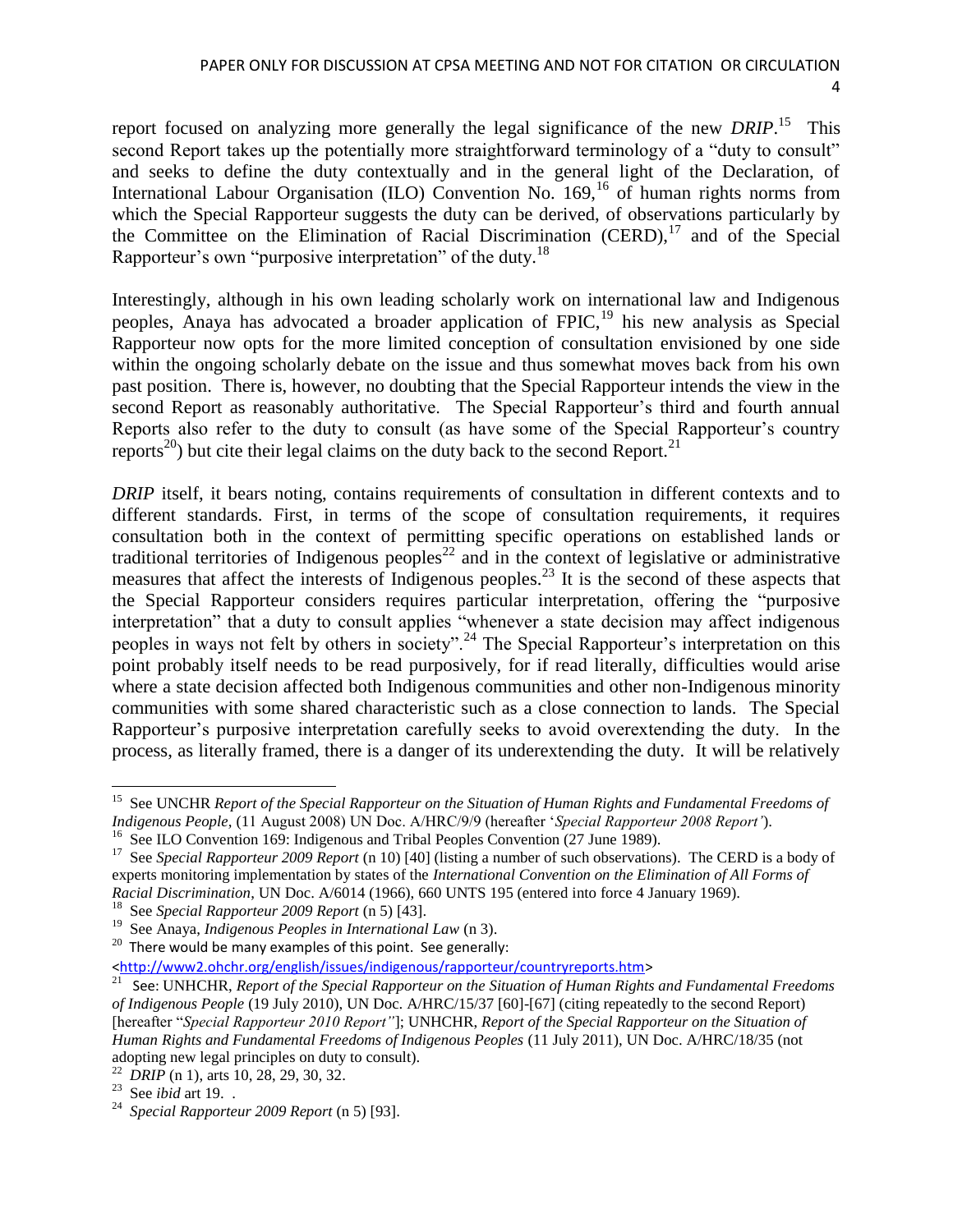5

common in the more complex circumstances of African and Asian states with many different minority communities, some recognized as Indigenous and some not,  $2^5$  that a state decision might impact on these communities but not others. To fail to apply the duty to consult in such circumstances would be unfortunate.

Second, the text within different provisions of the Declaration refers to the two distinct concepts of "consultation" and "free, prior, and informed consent" (FPIC).<sup>26</sup> The Special Rapporteur rightly notes that the terms reflect differentiated consultation processes,  $2^7$  and the Report essentially arrays them into a sort of spectrum analysis, with a more stringent FPIC standard of consultation applying in certain contexts where the underlying reasons for consultation in terms of the nature of measures and the potential impact on Indigenous peoples give rise to particularly elevated standards of consultation.<sup>28</sup> Possibly seeking to render the Declaration requirements more acceptable to states, the Special Rapporteur minimizes any discussion of FPIC as a veto power and instead seeks to consider in a unified way all consultation as geared in good faith to seeking agreement and building dialogue, with particularly stringent standards applicable to FPIC situations, but without those situations necessarily embodying the sort of veto power that FPIC is sometimes read as containing.<sup>29</sup>

In these sorts of modulations, the Special Rapporteur overcomes some criticism that could otherwise come from states on the Special Rapporteur's tendency to assume both the Declaration and ILO Convention 169 relatively definitively representative of legally established views. At the time of its adoption the Declaration met with stronger opposition from some states whose position on Indigenous rights would be considered highly pertinent than the Special Rapporteur admits in the 2008 and 2009 Reports. In addition to the abstentions that these Reports acknowledge, there were also a very significant number of absences from the final vote, there having been some significant controversies outstanding at the time of the final vote that also dilute the status of the Declaration as representing current customary international law.<sup>30</sup> And ILO Convention 169, of course, has had a very limited number of ratifications.<sup>31</sup>

The Special Rapporteur's Report extends requirements from the duty to consult to corporations, both by suggesting the incorporation of duty to consult-related components into corporate codes and by recommending state monitoring of corporate compliance.<sup>32</sup> In so doing, the Special

 $\overline{a}$ <sup>25</sup> Definitional issues feature significantly in the *African Commission's Working Group of Experts on Indigenous Populations/Communities* (2005). See also D E Saunders, "Indigenous Peoples: Issues of Definition" (1999) 8 International Journal of Cultural Property 4.

<sup>26</sup> Cf *DRIP* (n 1) arts 10, 11, 15, 17, 19, 28, 29, 40, 32, 36, 38.

<sup>27</sup> *Special Rapporteur 2009 Report* (n 5) [42].

<sup>&</sup>lt;sup>28</sup> *Ibid* [45]. The Report lists some of the contexts giving rise to FPIC requirements (*ibid* [47]), though there are others within the Declaration not listed.

<sup>29</sup> *Ibid* [45]-[49].

<sup>&</sup>lt;sup>30</sup> See D Newman, 'The Law and Politics of Indigenous Rights in the Postcolonial African State' (2008) American Society of International Law Proceedings; D Newman, 'Africa and the United Nations Declaration on the Rights of Indigenous Peoples', in S Dersso (ed) *Perspectives on Minority and Indigenous Peoples' Rights in Africa* (Pretoria, Pretoria University Law Press, 2010).

 $31$  As of this writing, it has twenty-two ratifications, mostly in Latin America.

<sup>32</sup> *Special Rapporteur 2009 Report* (n 5) [73].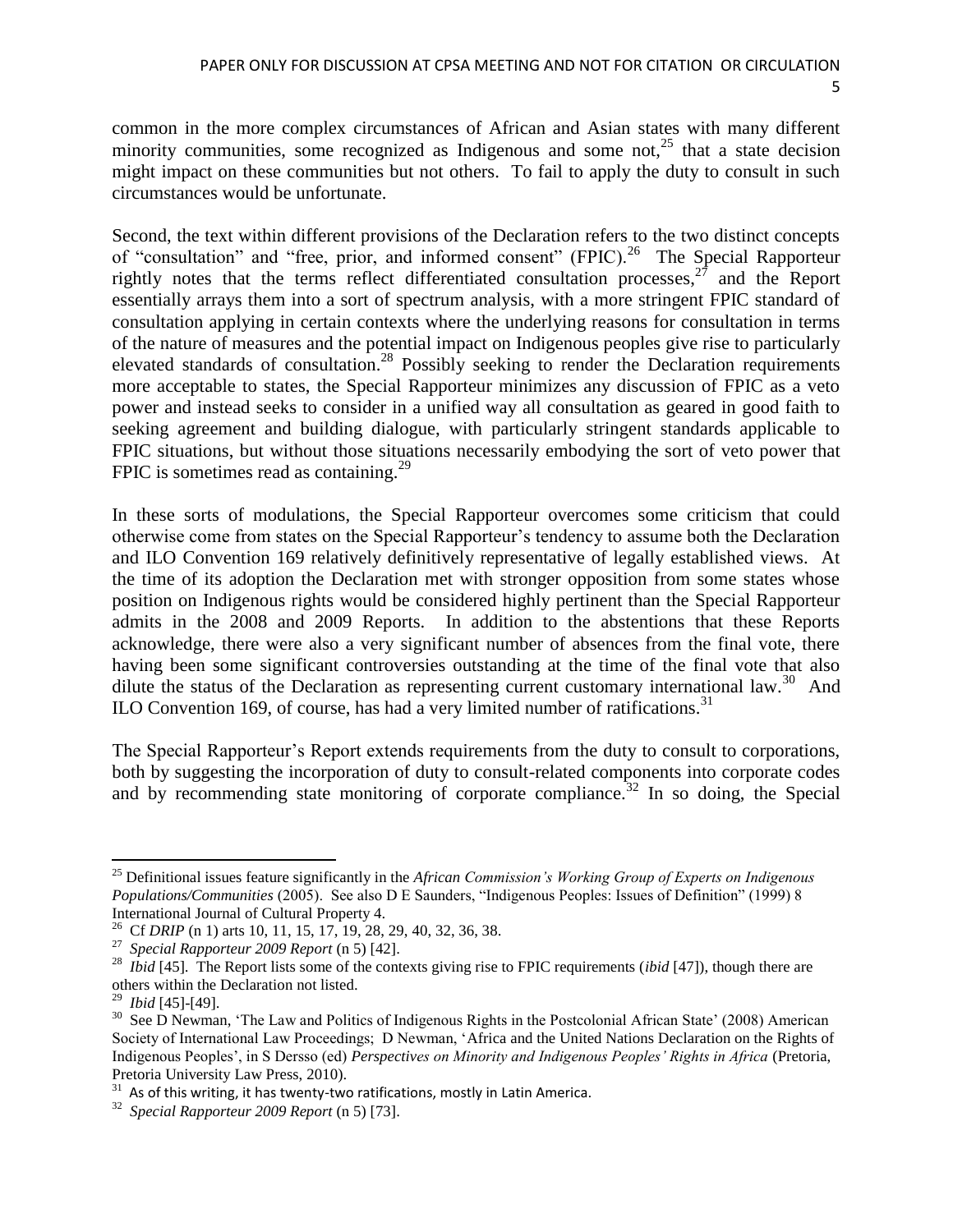Rapporteur draws on a developing practice by various stakeholders of evaluating corporations for their compliance with international human rights standards.<sup>33</sup>

The Special Rapporteur seeks to provide additional support for the legal status of the duty to consult by referring to the practice of the Committee on the Elimination of Racial Discrimination, which in a number of concluding observations on State party reports has called on states party to the associated ICERD to adopt consultative processes.<sup>34</sup> However, these observations, almost without exception, consist of very brief statements recommending consultative processes as part of state action to respond to an ongoing wrong of racial discrimination in particular contexts. In the instances cited, the call for consultation is not clearly asserted as a generalizable legal requirement and could be read as more pragmatically oriented, although the inferences to come from concluding observations are of course complicated by the diplomatic language involved.<sup>35</sup> That said, this use of "soft law" is subject to critique on the basis that its legal content may not be entirely clear, although the Special Rapporteur's development of a norm of consultation out of the various materials at hand also represents a very reasonable interpretation fitting with a generally recognized emerging principle concerning interactions with Indigenous communities.

Interestingly, despite the implication that the duty to consult represents a norm of customary international law, the Special Rapporteur's Report makes very little reference to the traditional elements of customary international law, namely state practice and *opinio juris*. 36 In the context of prior claims for the legal status of the Declaration, the prior year's report had at least briefly cited supportive practice in Bolivia's steps to implement the Declaration and referenced citation of the Declaration in Bolivia, Ecuador, and Nepal.<sup>37</sup> The duty to consult discussion, however, makes no direct use of state practice or of statements by state representatives that would show *opinio juris* for the norm.<sup>38</sup>

There is such evidence available, and though some of it arose after the Special Rapporteur's Report,<sup>39</sup> some also existed prior to the Report.<sup>40</sup> Indeed, an increasing number of states now

 33 *Ibid.* [56]. The 2010 Report further explores duties on corporations: see generally *Special Rapporteur 2010 Report* (n 21).

<sup>34</sup> *Special Rapporteur 2009 Report* (n 5) [40].

<sup>35</sup> This would be descriptive of the various observations cited in *ibid*.

<sup>36</sup> See *North Sea Continental Shelf Case (Federal Republic of Germany v. Denmark)* [1969] ICJ Reports 4 (requiring a uniform degree of state practice backed by *opinio juris*). See also A D'Amato, *The Concept of Custom in International Law* (Ithaca, Cornell University Press, 1971).

<sup>37</sup> *Special Rapporteur 2008 Report* (n 15) [52]-[53].

<sup>&</sup>lt;sup>38</sup> It also does not use World Bank practice, as has been common with this argument.

<sup>39</sup> See eg *Norwegian response to Questionnaire from Permanent Forum on Indigenous Issues* UN Doc

E/C.19/2010/12/Add.6 (19 February 2010). The Permanent Forum on Indigenous Issues has also received submissions from other states that have similarly referred to their consultation with Indigenous peoples, with arguable implications that they have done so in response to international law obligations of consultation. Asian states have not featured large in this context, although Cambodia has made similar submissions: UN Doc E/C.19/2010/12/Add.5 (16 February 2010). There are ongoing developments of major significance in Latin America and elsewhere, but a full study on the point is best pursued elsewhere.

<sup>&</sup>lt;sup>40</sup> See eg Norway's submissions to the Permanent Forum on Indigenous Issues, 'Implementation of the United Nations Declaration on the Rights of Indigenous Peoples', presentation of Norway State Secretary Raimo Valle before Permanent Forum on Indigenous Issues (21 May 2009), [http://www.norway-un.org/Statements/2009/Other-](http://www.norway-un.org/Statements/2009/Other-Statements/210509_Valle/)Statements/210509 Valle/ (accessed 12 May 2012).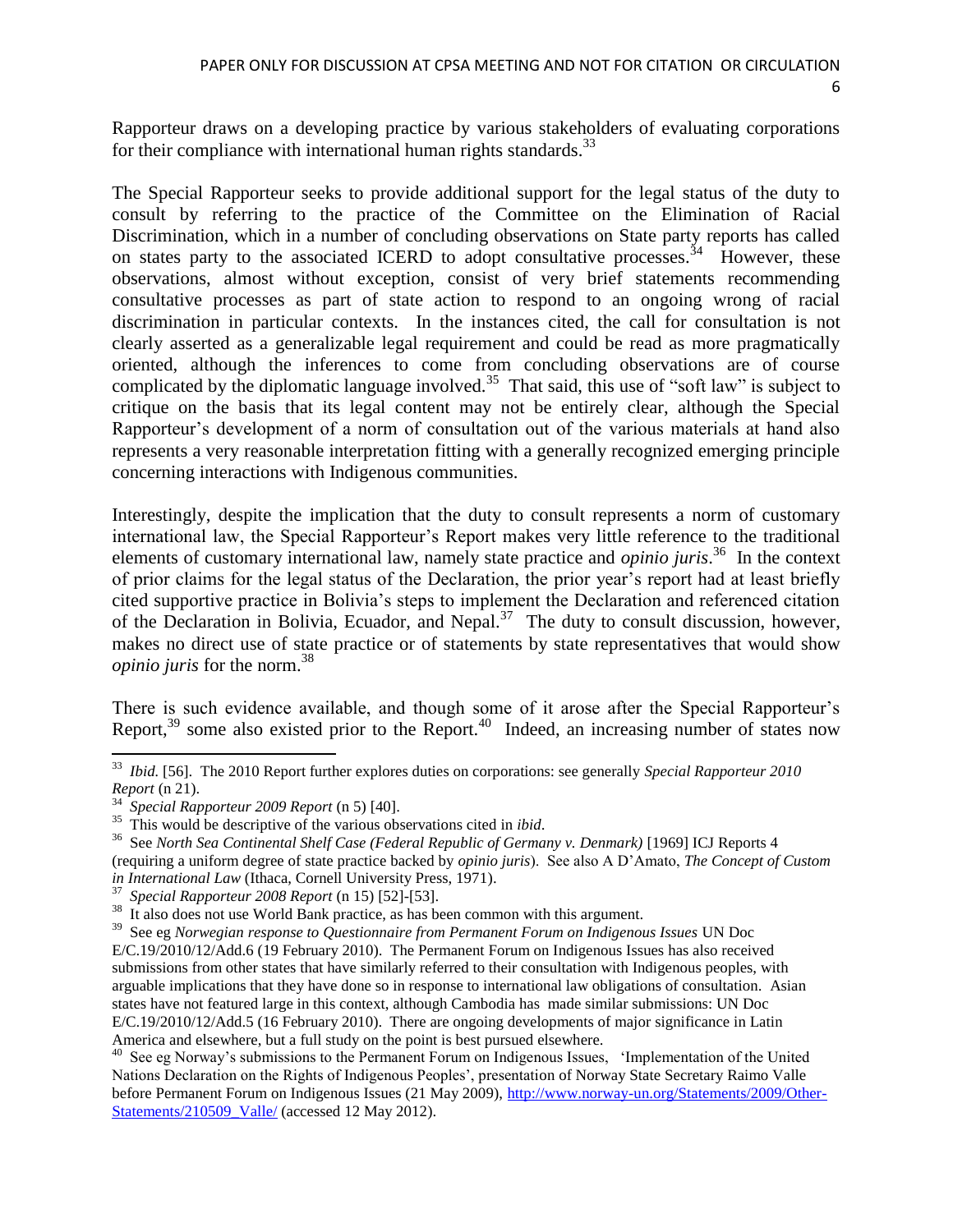have domestic practices of consultation or even FPIC embodied within case law, statute, or governmental practice, a point to which this paper will return. However, one of the most interesting instances that existed prior to the Special Rapporteur's Report relates in a particularly complex way to any customary law norm and to the Report. In Canada, within Canadian domestic law, the Supreme Court of Canada has developed a duty to consult doctrine since a series of cases in 2004 and 2005 in which it announced a constitutional duty on Canada's federal and provincial governments to consult with Indigenous communities in the context of possible impacts on their Aboriginal rights or treaty rights that applied, where the governments had actual or constructive knowledge of a claim, prior to final proof in the courts or settlement through

The Canadian 'duty to consult' in fact tracks closely the duty to consult that the Special Rapporteur now advances.<sup>42</sup> To the best of my knowledge, it was the Supreme Court of Canada that pioneered the specific "duty to consult" terminology coinciding with that which the Special Rapporteur now uses.<sup>43</sup> The Court's duty to consult jurisprudence also enunciated a flexible analysis very much along the lines of what the Special Rapporteur has now adopted in the international law context. Writing for the Court, Chief Justice McLachlin described the duty to consult in these terms:

The content of the duty to consult and accommodate varies with the circumstances. Precisely what duties arise in different situations will be defined as the case law in this emerging area develops. In general terms, however, it may be asserted that the scope of the duty is proportionate to a preliminary assessment of the strength of the case supporting the existence of the right or title, and to the seriousness of the potentially adverse effect upon the right or title claimed.<sup>44</sup>

The Special Rapporteur's account of the duty to consult in international law contains a remarkably parallel spectrum, with the Special Rapporteur stating that "[t]he character of the consultation procedure and its object are...shaped by the nature of the right or interest at stake for the indigenous peoples concerned and the anticipated impact of the proposed measure."<sup>45</sup> The Special Rapporteur's approach to the consultation duties of corporations also has a close parallel to the Canadian approach, as do some other minor elements raised within the Special Rapporteur's Report.<sup>46</sup>

The parallelism between the Canadian duty to consult and the Special Rapporteur's account of the international law duty to consult is not referred to by the Special Rapporteur. This is not

negotiation of that claim.<sup>41</sup>

 41 See *Haida Nation v. British Columbia (Minister of Forests)*, 2004 SCC 73, [2004] SCR 511 (lead case in enunciating the doctrine); DG Newman, *The Duty to Consult: New Relationships with Aboriginal Peoples*  (Saskatoon, Purich Publishing, 2009) (discussing the initial trilogy and subsequent case law).<br><sup>42</sup> Haida Nation (p. 41) [44]

*Haida Nation* (n 41) [44].

 $43$  There had of course been uses of this terminology in labour law contexts.

<sup>44</sup> *Haida Nation* (n 41) [39].

<sup>45</sup> *Special Rapporteur 2009 Report* (n 5) [45].

<sup>&</sup>lt;sup>46</sup> *Ibid* [54] (main duty on governments and not delegable in full but corporations may as a pragmatic matter carry out consultation), [48]-[49] (duty to consult not creating veto power), [70] (relevance of making information available as par t of consultation process and helping to build capacity if needed). All are close parallels to the Canadian model: see generally Newman, *The Duty to Consult* (n 41).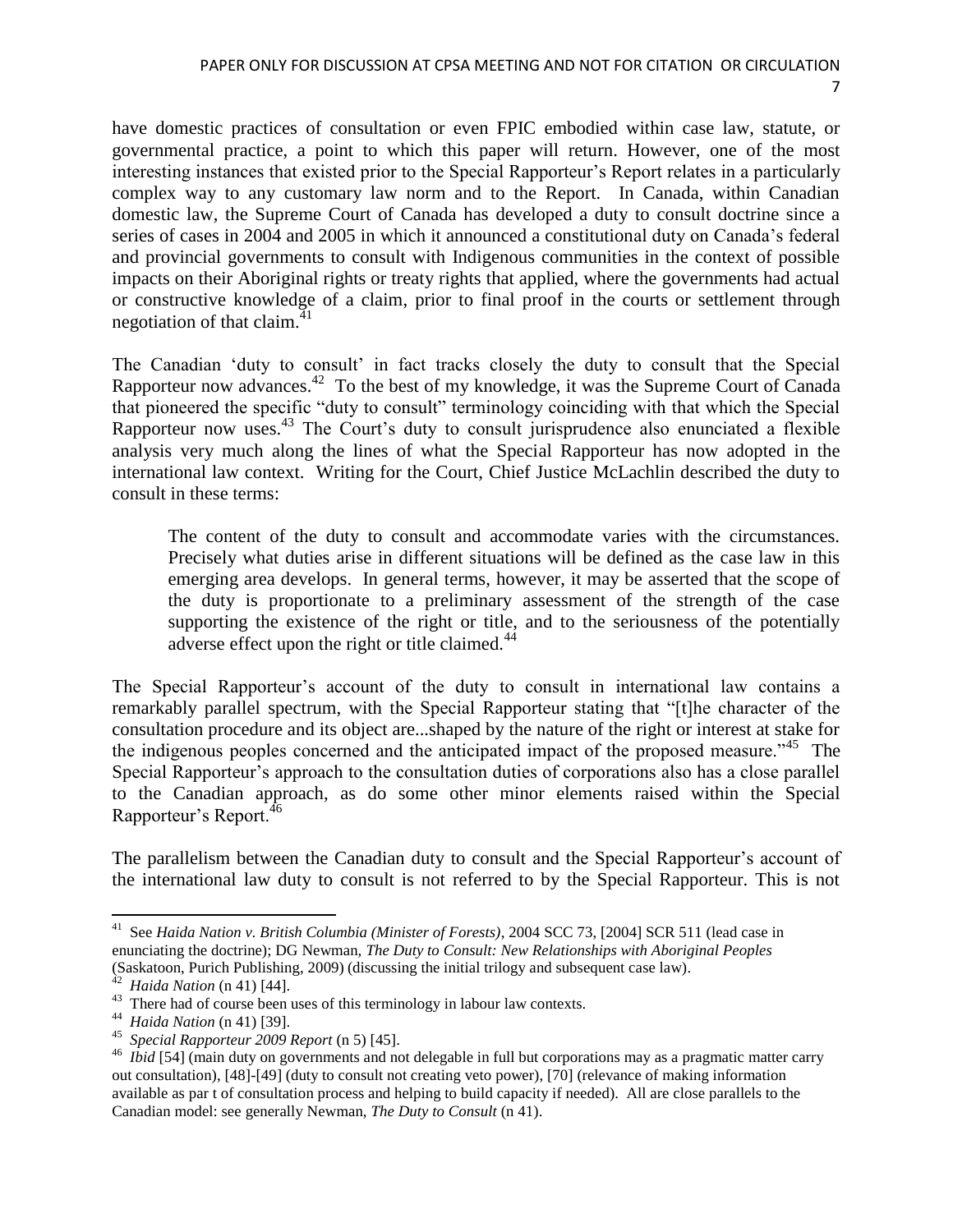surprising. The complex element of the Canadian state practice is that, although there are sometimes references made by Indigenous rights advocates to its fulfilling an international law duty to consult, it was actually adopted simply as a constitutional doctrine without any direct reference to international law. $47$  Indeed, perhaps more interestingly yet, Canada was one of the four states to actually vote against the Declaration, citing as one reason for doing so its concern about the consultation provisions in the Declaration as compared to well-functioning domestic consultation processes.<sup>48</sup> Thus, Canada presents an interesting example of state practice but it does not fit well with arguments seeking to establish *opinio juris* for an international norm as articulated by the Special Rapporteur. If, as the parallelism of doctrine suggests, Canada's duty to consult doctrine influenced the Special Rapporteur, there was nonetheless good reason in Canada's vote against the Declaration for this influence to operate *sub silentio.*

This conclusion reiterates the point that the Special Rapporteur, then, advances a customary international norm with reference to soft law and without reference to the state practice and *opinio juris* traditionally required to establish a rule as a norm of customary international law. The formulation related to state practice and *opinio juris*, of course, has been contested for having an overly positivist focus and giving rise to various enigmas concerning the formation of new customary international law, such as questions about how states can consider themselves to be bound by a new norm as it is forming. As a result, there are competing formulations of customary international law that modify the traditional focus on these elements.<sup>49</sup> The Special Rapporteur's approach to arguing for a customary international law norm without relying on state practice or *opinio juris* thus is not a simple failure to satisfy the standard legal requirements; in fact it implicitly adopts a particularly novel form of these different contested approaches to customary international law. The next Part turns to an underlying theoretical significance of the Special Rapporteur's methodological approach to articulating this new customary international law norm.

# **III. Contextually Affected Methodology of Customary International Law**

The Special Rapporteur's decision not to prioritize state practice and *opinio juris* in the advancement of a customary international law norm could represent simply one untraditional and contestable approach to determining the existence of customary international law norms. This choice would come in an era when the traditional methodology is under increasing attack from various sides in more general terms.<sup>50</sup> That contestation of the traditional methodology would arise specifically in the context of international law related to Indigenous peoples is perhaps unsurprising. To ascribe significance to a rigid state-centered methodology of analyzing

<sup>47</sup> I discuss some of its relation to international law in *ibid* ch 5.

<sup>48</sup> *Ibid.* 

<sup>49</sup> See BD Lepard, *Customary International Law: A New Theory with Practical Applications* (Cambridge, Cambridge University Press, 2010) (a recent comprehensive survey of theory on customary international law and an interesting attempt to formulate a new theory)

<sup>50</sup> See eg DP Fidler, 'Challenging the Classical Concept of Custom: Perspectives on the Future of Customary International Law' (1996) 39 German Yearbook of International Law 198; JL Goldsmith & EA Posner, *The Limits of International Law* (Oxford, Oxford University Press, 2005) 23-43; Lepard (n 46); S Besson, 'Theorizing the Sources of International Law', in S Besson & J Tasioulas (eds) *The Philosophy of International Law* (Oxford, Oxford University Press, 2010) 163.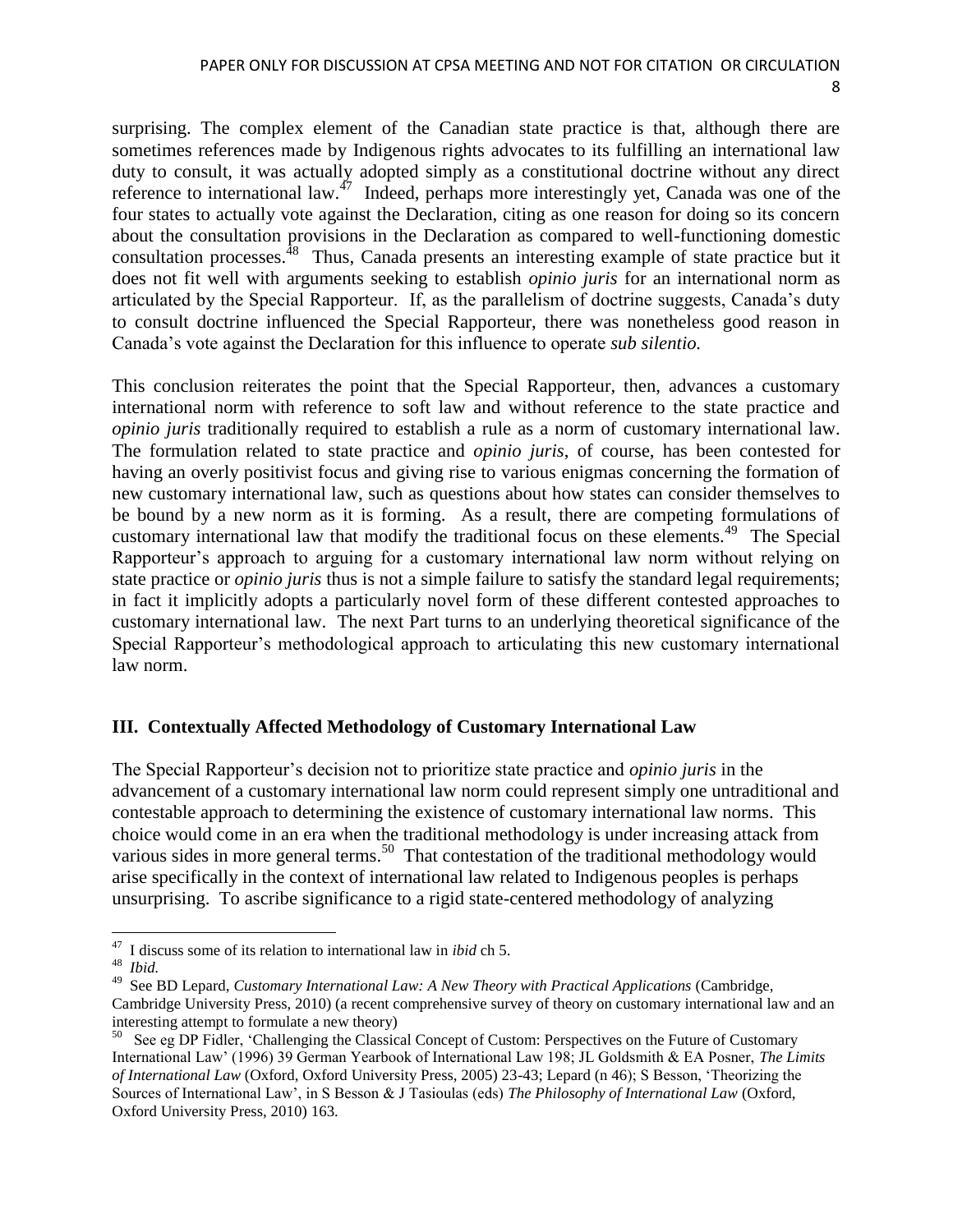9

customary international law in this context would actually be to adopt a methodology at theoretical odds with the very norm at issue. Indeed, there would be a significant irony in developing a norm of consultation with Indigenous peoples that has normative force precisely because particular entities other than states have a compelling claim for a form of international law standing if one did so by using legal methodologies specifically denying the legal relevance of these very entities. The duty to consult, as other Indigenous rights, acknowledges in some senses a limit on the legitimacy of the claims of states to carry out all legal ordering. In opening to a legal pluralism that embraces interests and norms of Indigenous communities, the normative relevance of a methodological principle focused solely on states themselves is put particularly at issue.

This point can be couched in a broader theoretical framework. Modern analyses of international law have increasingly accepted Thomas Franck's argument that international law must aspire to norms that have legitimacy.<sup>51</sup> To adopt the line of argument as put well by Samantha Besson, if part of what makes law actually binding, as opposed to a mere command, is its legitimacy, then 'legitimacy is an essential part of legality, in the sense that the law should be made in such a way that it *can claim* to be legitimate and hence to bind those to whom it applies'.<sup>52</sup>

To achieve this legitimacy, many have focused on the idea that some international norms may need to be subjected to processes of democratic legitimation. However, any attempt at majoritarian democratic legitimation of international law norms affecting Indigenous peoples would actually carry severe risks of delegitimating the norms, given that the norms exist precisely in response to the devaluation of Indigenous communities by hegemonic majoritarian decision-making processes over time. The consultation norm used as the central example here is one concerned with a set of limitations on state actors consisting of duties owed to specific nonstate nations denied state status within the Westphalian system. The legitimation of such a norm comes not from opening more general democratic processes in international law-making but from opening the contextually appropriate legitimation processes. The appropriate processes in the context of law affecting Indigenous peoples will be processes involving Indigenous peoples, their views, and their interests as part of the law formation processes.<sup>53</sup> The way in which the Special Rapporteur writes about the contents of customary international law here show preference to *DRIP* over more general state practice precisely because the *DRIP* negotiation process was one with elements furthering the legitimation of the norms.

Such reasoning would highlight implicitly a possibility not necessarily bearing on any need for any general shift in the theory of customary international law formation but to the potential for a context-specific approach to analysis and methodology of customary international law. In areas of law formation not giving rise to legal pluralism issues, an argument grounded in legal pluralism does not call for a shift in the methodology of customary international law—though

 $\overline{a}$ 

<sup>51</sup> T Franck, *Fairness in International Law and Institutions* (Oxford, Clarendon Press, 1995) 22-26.

<sup>&</sup>lt;sup>52</sup> Besson (n 55) 176. For a different, and extended analysis relevant to these discussions, see Jutta Brunnée & Stephen J Toope, *Legitimacy and Legality in International Law: An Interactional Account* (Cambridge, Cambridge University Press, 2010).

<sup>&</sup>lt;sup>53</sup> For an example of a state adopting Indigenous participation in the state's international treaty-making processes, see Gib van Ert & Stefan Matiation, 'Labour Conventions and Comprehensive Claim Agreements: A New Model for Subfederal Participation in Canadian International Treaty-Making', in Oonagh E Fitzgerald (ed) *The Globalized Rule of Law: Relationships Between International and Domestic Law* (Toronto, Irwin Law, 2006) 203.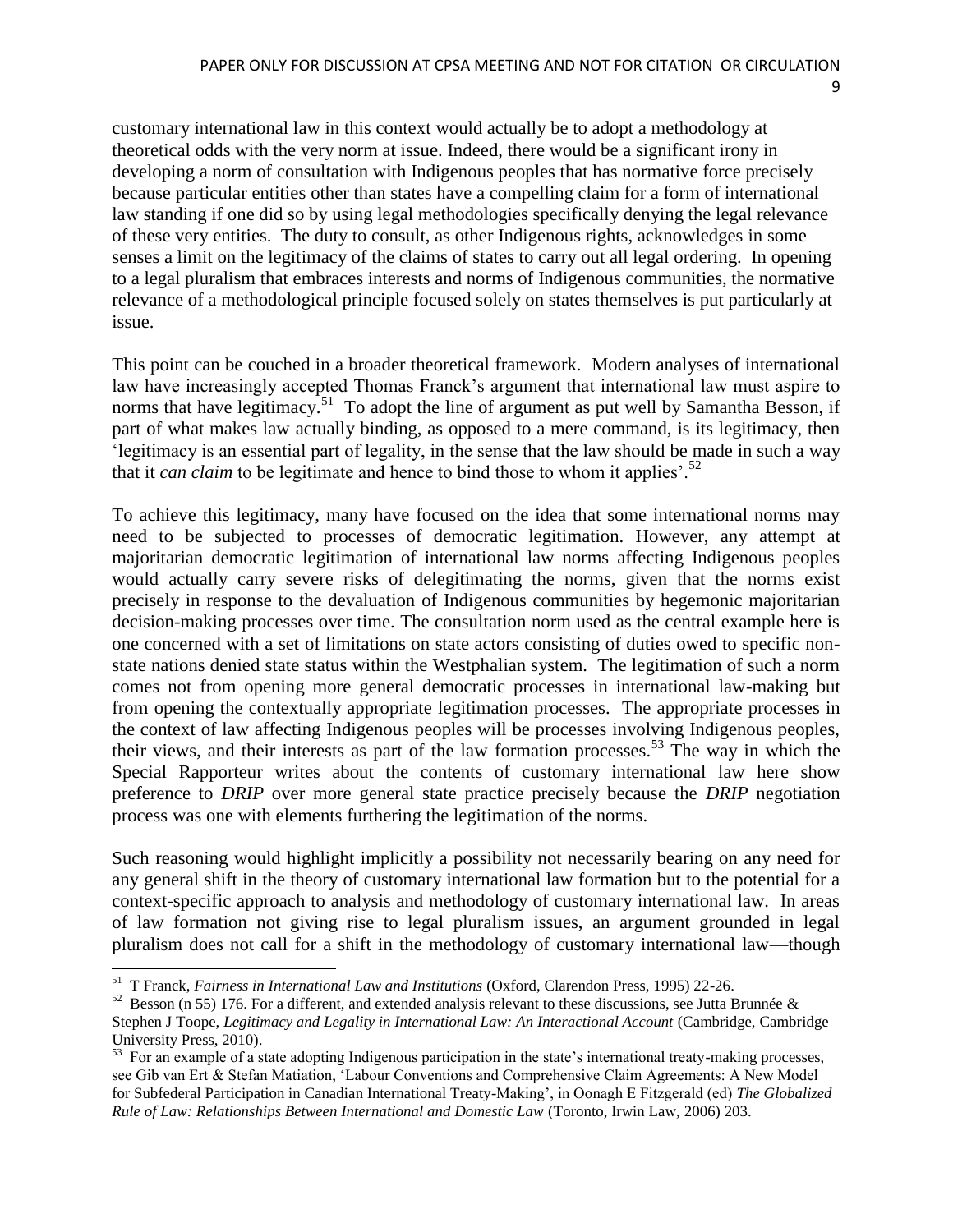other arguments may call for other forms of legitimation. The argument from pluralism concerns thus contains no general pressure to move, for instance, to a natural law-based conception of custom.<sup>54</sup> Rather, it speaks to the appropriateness of using more soft law and, implicitly, normative reasoning within a specific context where the legal claims of entities other than states are at issue.

This account of context-specific methodology, it bears noting, is in accord with broader tendencies in international law formation. There is no doubting that certain specialized areas appear to feature different degrees of reference to soft law instruments and to less traditional forms of customary law analysis as compared to other areas. For example, specialized law formation processes are widely acknowledged as having play in the context of international trade and investment law, where non-state actors have significant roles in the development of norms and where non-state actors' interests are of significance within the norms.<sup>55</sup> Similarly, soft law enumerations feature more widely in human rights law analyses than in other areas of law, with this tendency sometimes leading to critique of the area,<sup>56</sup> but with it actually representing the nature of the area as likewise involving the international law claims of non-state entities and, thus, the appropriateness of a broader set of interests than mere state practice being under consideration, as compared to in areas of the law concerned solely with the traditional interactions between states and thus more appropriately formed by the processes of interactions between states.

In these areas of specialized norm formation, those affected by the norm are not necessarily a general democratic populus but a more specific set of non-state actors working within the coordination of the specialized norms. The non-state actors affected require careful attention. For instance, effects on local peoples from international investment law are drawing and meriting increasing attention,<sup>57</sup> and norms on diplomatic immunity are receiving increasing scrutiny when they run up against aspirations of criminal prosecution for harms against civilian populations.<sup>58</sup> Nonetheless, the point stands that different areas of international law may actually receive legitimation in different ways, and this principle has some fit with observable features of law formation as already practised. A pluralization of processes of norm formation has a significant fit with otherwise unexplained differentiations in actual practice that would have otherwise been subject to puzzlement and critique but that may actually be entirely justifiable and legitimate.

Though the Special Rapporteur's report gives no explicit explanation along these lines but simply makes the argument for the customary international norms in a different way, James Anaya had hinted in related directions in some of his own past writing. He has explicitly suggested that 'actual state conduct is not the only or necessarily determinative indicia of

<sup>&</sup>lt;sup>54</sup> For discussion, see generally Lepard (n 49).

<sup>&</sup>lt;sup>55</sup> John Jackson, 'The Role of International Law in Trade' (2005) 36 Georgetown Journal of International Law 663, 663.

<sup>56</sup> John Knox, 'Horizontal Human Rights Law' (2008) 102 American Journal of International Law 1.

<sup>57</sup> See generally Balakrishnan Rajagopal, *International Law from Below: Development, Social Movements and Third World Resistance* (Cambridge, Cambridge University Press, 2003).

<sup>58</sup> See eg *Case Concerning the Arrest Warrant of 11 April 2000 (Democratic Republic of the Congo v Belgium)* [2002] ICJ Reports 3. Cf. also *Jurisdictional Immunities of the State (Germany v Italy)*, ICJ Judgment of 3 February 2012 (with the dissenting opinion of Judge Cançado Trindade particularly subjecting traditional civil state immunities to interrogation).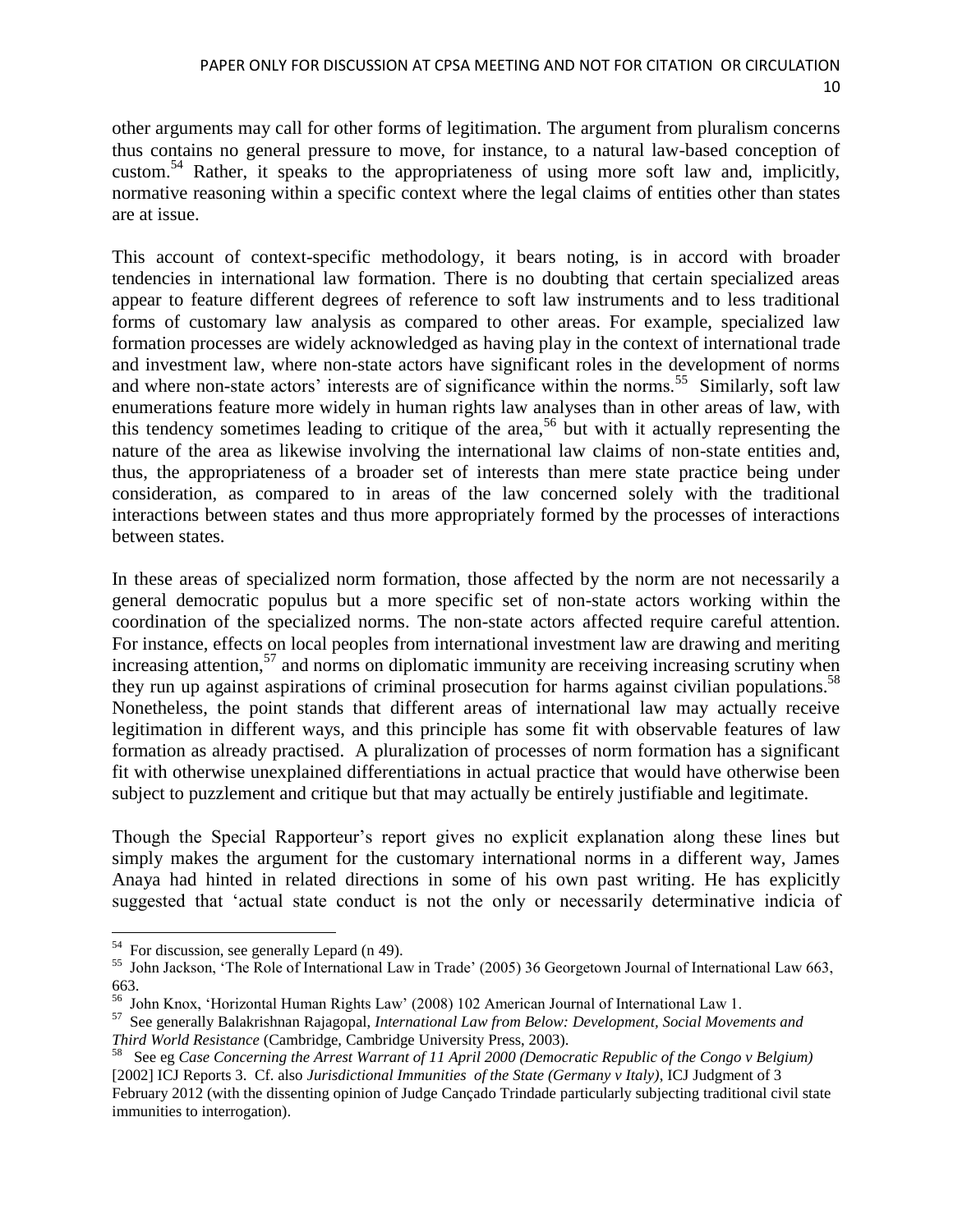customary norms' and argued for the role of prescriptive or normative or moral dialogue between pertinent actors as an alternative component of customary international law formation.<sup>59</sup> Others have previously alluded to the possibility of customary law formation through such discursive processes,<sup>60</sup> but their arguments belong most properly in certain limited contexts, and an explanation of why this is so is an important task of this paper.

Accepting the possibility of pluralized processes of norm formation more explicitly actually opens room not for context-specific escape from accountability in relation to decision-making processes but for new attention to appropriate forms of accountability. The traditional state practice-focused approach to customary international law is obviously subject to its own imprecisions, but it does nonetheless provide a set of legal standards subject to application and capable of intelligibly guiding legal debate. Context-specific approaches to methodology in contexts calling for less emphasis on the state and thus less emphasis on state practice actually open the possibility of developing more specific standards for these different contexts. Given that the traditional standards would have led to criticisms of the Special Rapporteur's approach, but given that they do not entirely apply, there needs to be careful articulation of what now justifies the determination of a specific legal norm in relation to state obligations to Indigenous peoples.

Here, the Special Rapporteur's use of purposive reasoning in light of more generally agreed legal starting points has significant potential and, notably, is in keeping with the practices of other institutions having decision-making roles in this area.<sup>61</sup> Adoption of purposive and structural forms of reasoning of the sorts perhaps more familiar in constitutional law contexts offers a specific means by which different possible approaches can be put to relevant tests. This sort of purposive and structural reasoning looks both to what legal norms live out the meaning of Indigenous rights and to what norms are pragmatically viable within the intersecting legal orders at issue.

These approaches may not, of course, remain entirely separate from traditional modes of customary norm formation. If they are successful, over time, at reshaping the conduct of states and there is, to be clear, an ongoing development of state practice of consulting with Indigenous peoples—then they may create the very state practice by which customary international law has traditionally formed. Moral argument has influenced state practice in various areas and thereby contributed ulitmately to law formation,  $62$  without this reality having led to widespread claims that moral argument is a means of law formation. However, here the approach explicitly adopts a

<sup>59</sup> See SJ Anaya, 'The Emergence of Customary International Law Concerning the Rights of Indigenous Peoples' (2005) 12 Law & Anthropology 127, 128. Cf. also S James Anaya, *Indigenous Peoples in International Law* (n 3) 50-51 (discussing a human rights discourse that 'seeks to define norms not by mere assessment of state conduct but rather by the prescriptive articulation of the expectations and values of the *human* constituents of the world community').

<sup>60</sup> See especially Myres S McDougal, Harold D Lasswell & Lung-Chu Chen, *Human Rights and World Public Order: The Basic Politics of an International Law of Human Dignity* (New Haven, Yale University Press, 1980) 269-274.

<sup>&</sup>lt;sup>61</sup> The recent African Commission decision in the Endorois case is illustrative: Centre for Minority Rights Development (Kenya) and Minority Rights Group International on behalf of Endorois Welfare Council v Kenya (4 February 2010) case 276/2003 (ACHPR) [226]-[228].

<sup>62</sup> See generally Neta Crawford *Argument and Change in World Politics: Ethics, Decolonization, Humanitarian Intervention* (Cambridge, Cambridge University Press, 2002).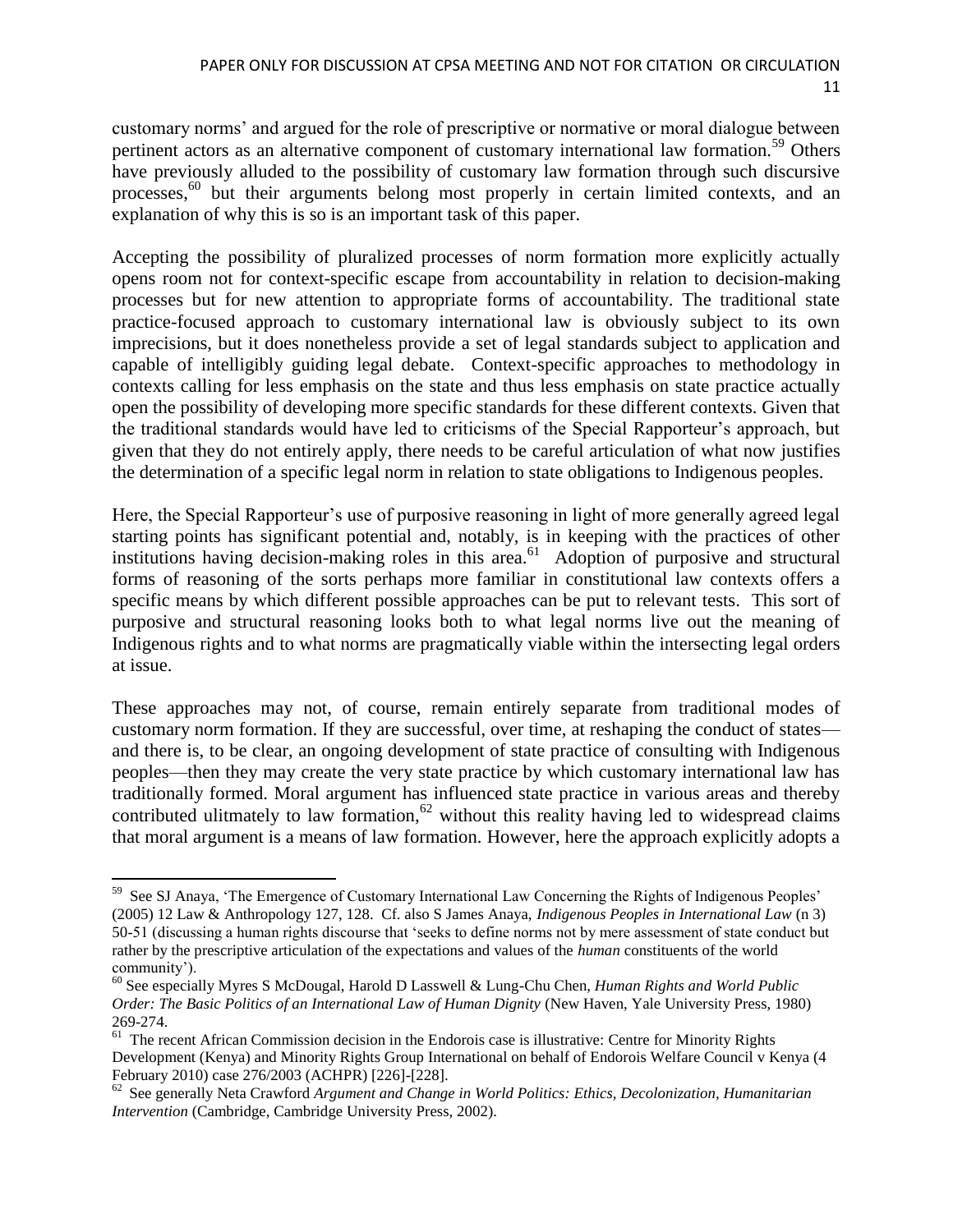sort of normatively structured legal reasoning as part of the analysis of existing law, putting the role of moral argument more squarely at issue. Purposive and structural reasoning becomes part of the process of law formation in a way that overcomes some of the limits of the traditional approach if applied in this context. At the same time, the Special Rapporteur's elaboration of the reasoning behind the conclusions within the specific Report is necessarily brief. Specific adoption of these sorts of methodologies also calls for ongoing academic engagement in the project of analyzing and rendering normatively coherent the emerging principles at stake.

## **IV. The Simultaneous Transformation and Reinforcement of the Global Legal Order**

As intimated at the outset, it is easy to focus on the self-determination aspects of *DRIP* as its key transformative move, with one author rightly describing the Declaration as 'one of the most significant stages in the development of the right to self-determination since decolonisation'.<sup>63</sup> But the participation guarantees within the Declaration are also key transformations.<sup>64</sup> The duty to consult, one of these participation guarantees, receives clear shape and force through *DRIP*. Although some might to try to dismiss something like a duty to consult as a mere procedural mechanism, and thus less significant than more substantive rights guarantees or full-fledged transformations of jurisdiction, the purposively read duty to consult marks a larger set of transformations. As in other parts of the Declaration, a group becomes a right-holder at international law, opening new realms of discussion for collective rights.<sup>65</sup> At the same time, the international law duty to consult recognizes a broader scope and subject of international law and limit on unconstrained state power in the specific context of communities that have felt particularly harshly the effects of past adherence to a Westphalian state sovereignty. Shifting any conceptions of zero-sum games pitting development against culture, a rich account of the duty to consult can see it as making new room for transcultural conversations about living together and opening new spaces within the interstices of international law.

At the same time, any proclamation of a fundamental transformation of the state-centric system of norm formation must be moderated. Two points are worth developing in this regard. First, transformation of law has been achieved not only through transformation of the normative discourse but also partly through transformation of the claims at issue. Second, change has been achieved partly even through alignment with very ordinary power interests that sought, and perhaps even attained to some degree, reinforcement of old power through this very process of change.

The Declaration receives expression in the modality of legal text, achieved legal standing substantially through support by states, and presumes relatively unchanged national and

<sup>&</sup>lt;sup>63</sup> See H Quane, 'The UN Declaration n the Rights of Indigenous Peoples: New Directions for Self-Determination and Participatory Rights' in Allen & Xanthaki (eds) (n 6) 259, 260.

<sup>64</sup> *Ibid* 272-84.

<sup>&</sup>lt;sup>65</sup> See A Xanthaki, 'The UN Declaration on the Rights of Indigenous Peoples and Collective Rights: What's the Future for Indigenous Women?' in Allen & Xanthaki (eds) (n 6) 414-16 (describing key evolution toward collective rights in *DRIP*). See also Dwight Newman, *Community and Collective Rights: A Theoretical Framework for Rights Held by Groups* (Oxford, Hart Publishing, 2011) (offering a theoretically grounded approach to collective rights).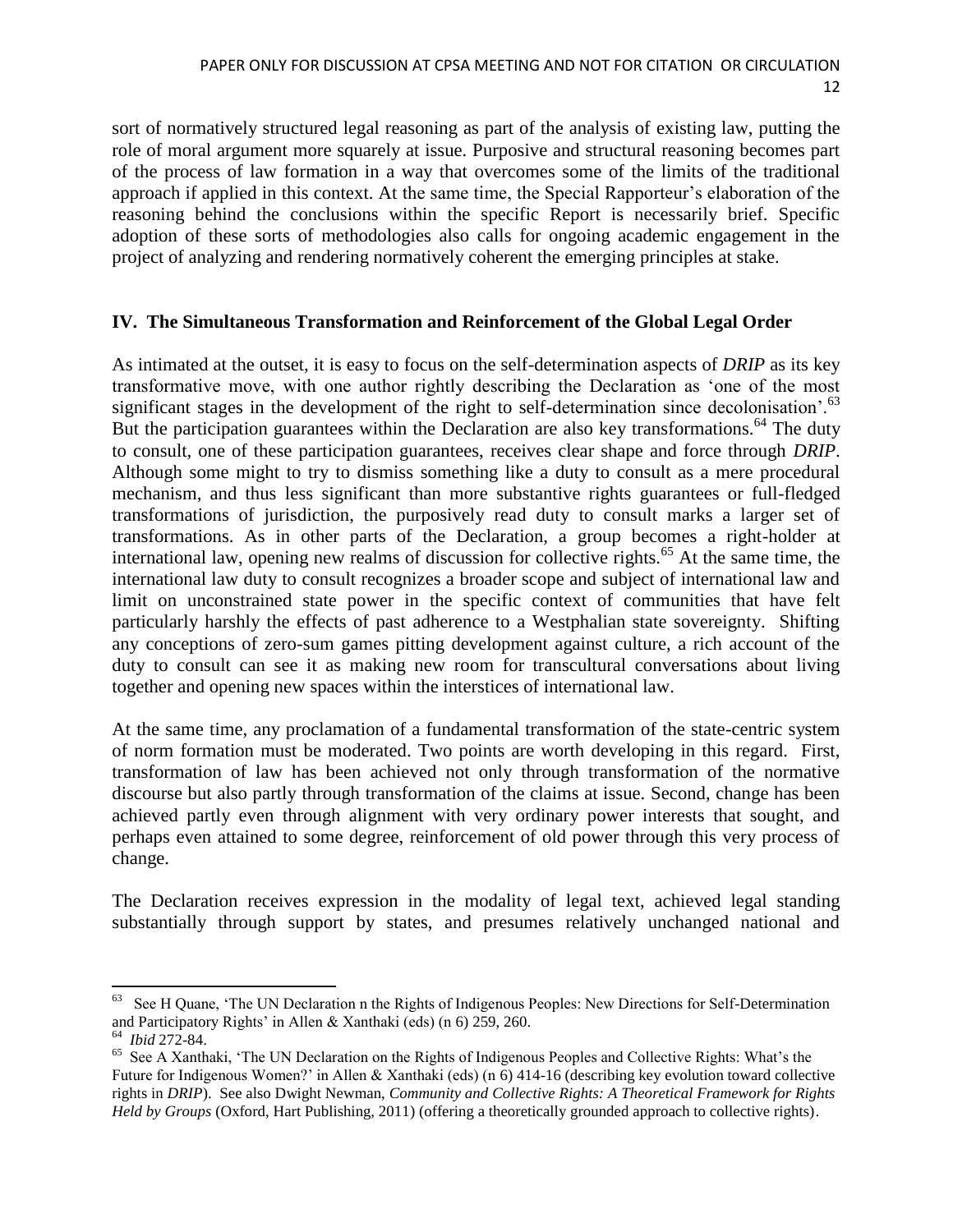international jurisdiction.<sup>66</sup> Indigenous communities' alignment with the Declaration marks not only the transformative recognition discussed above but also alignment with a very ordinary instrument of international law and a state order that has undergone only limited alteration, thereby also effectively reinforcing that state order.<sup>67</sup> State support for the Declaration was achieved through decades of negotiation, followed by last-minute alterations to the text, $^{68}$  but accompanied in a number of instances by reassurances to states of the limited effects of the Declaration generally and the duty to consult specifically.<sup>69</sup> Particularly importantly, states were assured in various ways that the rights being guaranteed to Indigenous peoples were guaranteed to them on account of their uniqueness and not because of their own membership in any larger category of minority groups that would now make similar claims.<sup>70</sup>

This latter decision within the negotiations and advocacy, one categorized by a number of scholars as the construction of a 'firewall' between Indigenous rights claims and other minority rights claims,<sup>71</sup> limits the force of any overstated conceptions of the *DRIP*-transformed field of international law. The maintenance of this 'firewall' may not stand, particularly in African and Asian contexts, in which Indigenous rights norms may yet take on further importance through further groups' alignment with Indigenous identity. But to the extent that there is movement across the categories of minority and Indigenous identity, as there has already been in some instances,<sup>72</sup> such a move by rights-claiming groups may actually have the effect of reinforcing the distinction for other groups left in the category of non-Indigenous minorities. Achievement of international legal force for such concepts as the duty to consult comes about partly through transformation of the scope of the claimed right and partly through transformation of the potential rights-holders in ways that actually limit what was sought by the transnational Indigenous movement and by relevant sectors of the international human rights movement.

Second, although normative suasion obviously had its role in the acceptance by states of Indigenous rights norms, as with decolonization norms more broadly,<sup>73</sup> one should not underestimate the role of crass *realpolitik*. There is some evidence of certain states, including China, being enthusiastic to support the Declaration on the presumption that they do not themselves have any Indigenous communities but can thereby complicate the position of other states that they had seen as beneficiaries of colonialism.<sup>74</sup> In this sense, international law affirmations of Indigenous rights can, whatever the normative force of these claims, also function partly as a power play as between different states, thus again reinforcing state power within the international legal order through the very processes that seem aligned with change to a state-centric order.

 $73$  See generally Crawford (n 61).

<sup>&</sup>lt;sup>66</sup> See HP Glenn, 'The Three Ironies of the UN Declaration on the Rights of Indigenous Peoples' in Allen & Xanthaki (eds) (n 6) 171.

<sup>67</sup> *Ibid* 175-78.

<sup>&</sup>lt;sup>68</sup> For an account of these last-minute negotiations, see Newman 'Africa and the United Nations Declaration on the Rights of Indigenous Peoples' (n 30).

<sup>69</sup> See eg Kymlicka (n 11) 200-202.

<sup>70</sup> *Ibid.*

<sup>71</sup> *Ibid* 199.

<sup>72</sup> *Ibid* 205-206.

<sup>&</sup>lt;sup>74</sup> Cf A Erueti, 'The International Labour Organization and the Internationalisation of the Concept of Indigenous Peoples' in Allen & Xanthaki (eds) (n 11) 93, 103-104.